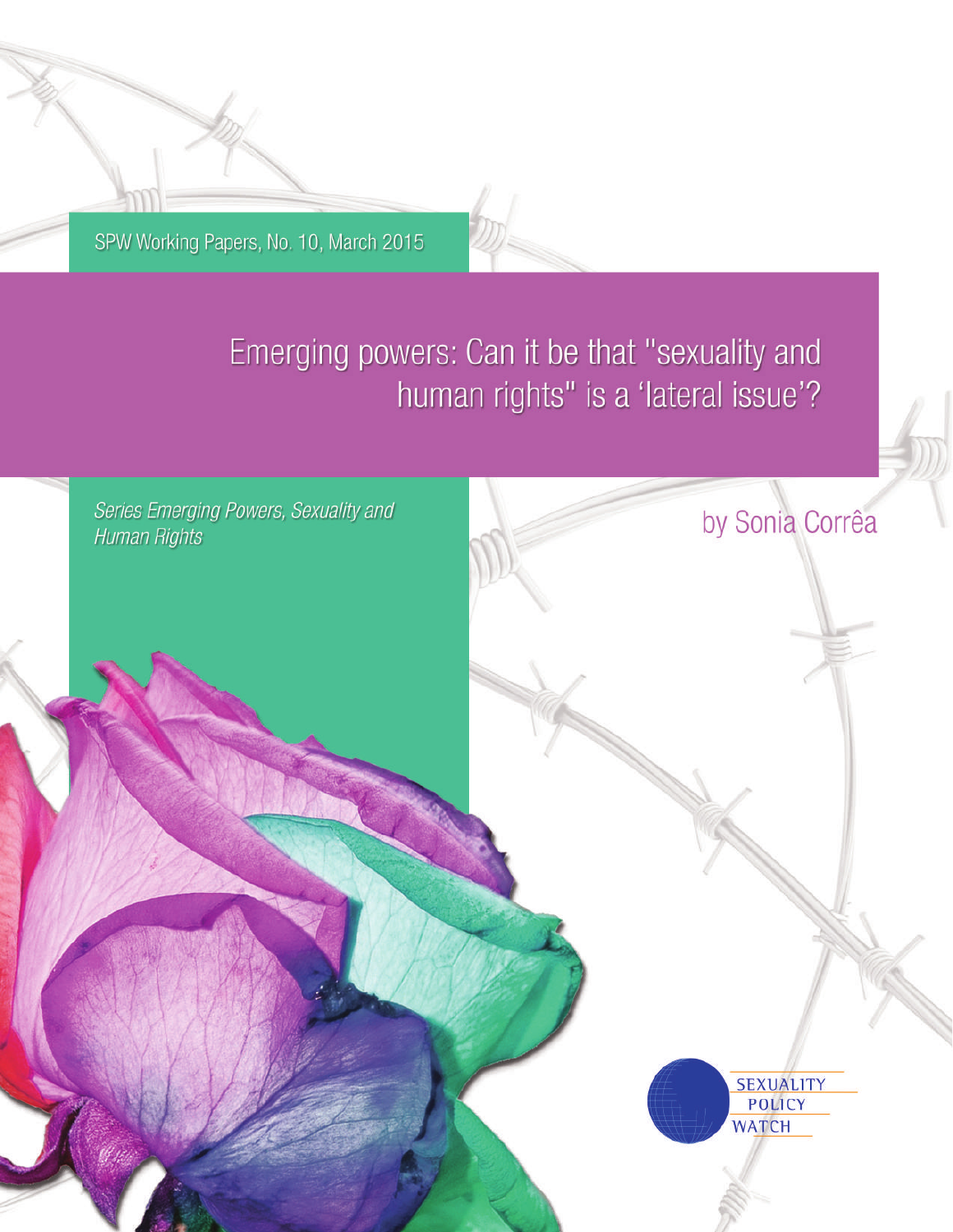*First article from the series Emerging Powers, Sexuality and Human Rights* 

Editor: Sonia Corrêa Copy Editor: Tina Amado

Graphic design: FW2, Rio de Janeiro

Published by Sexuality Policy Watch a project based at ABIA ABIA – Brazilian Interdisciplinary AIDS Association Presidente Vargas, 446 / 13th floor Rio de Janeiro/RJ – 20.071-907 – Brazil Phone: +55.21.2223-1040 Webpage: http://www.sxpolitics.org



Support



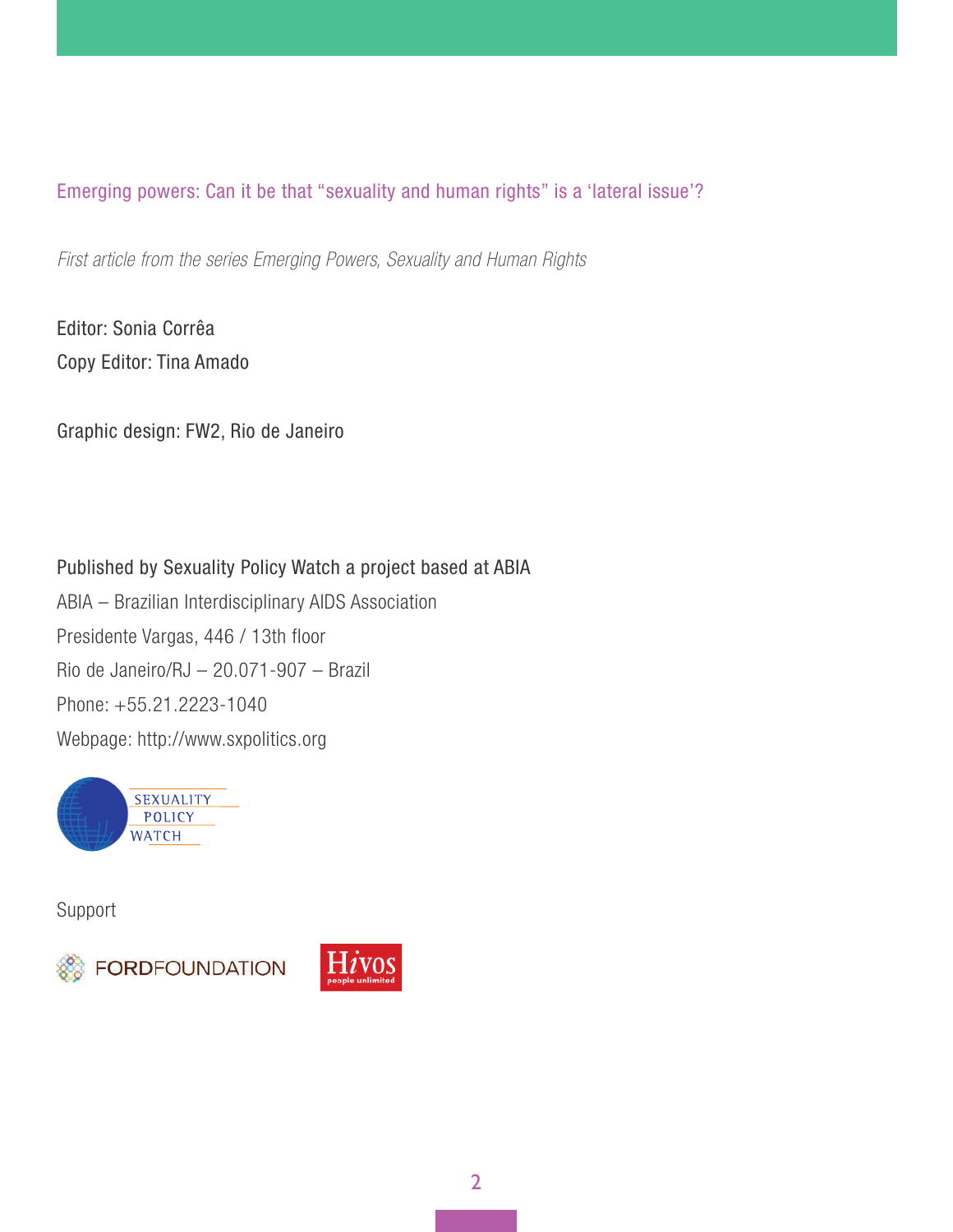# TABLE OF CONTENTS

| 2. Rising powers as global players on human rights and sexuality in multilateral arenas  8 |  |
|--------------------------------------------------------------------------------------------|--|
|                                                                                            |  |
|                                                                                            |  |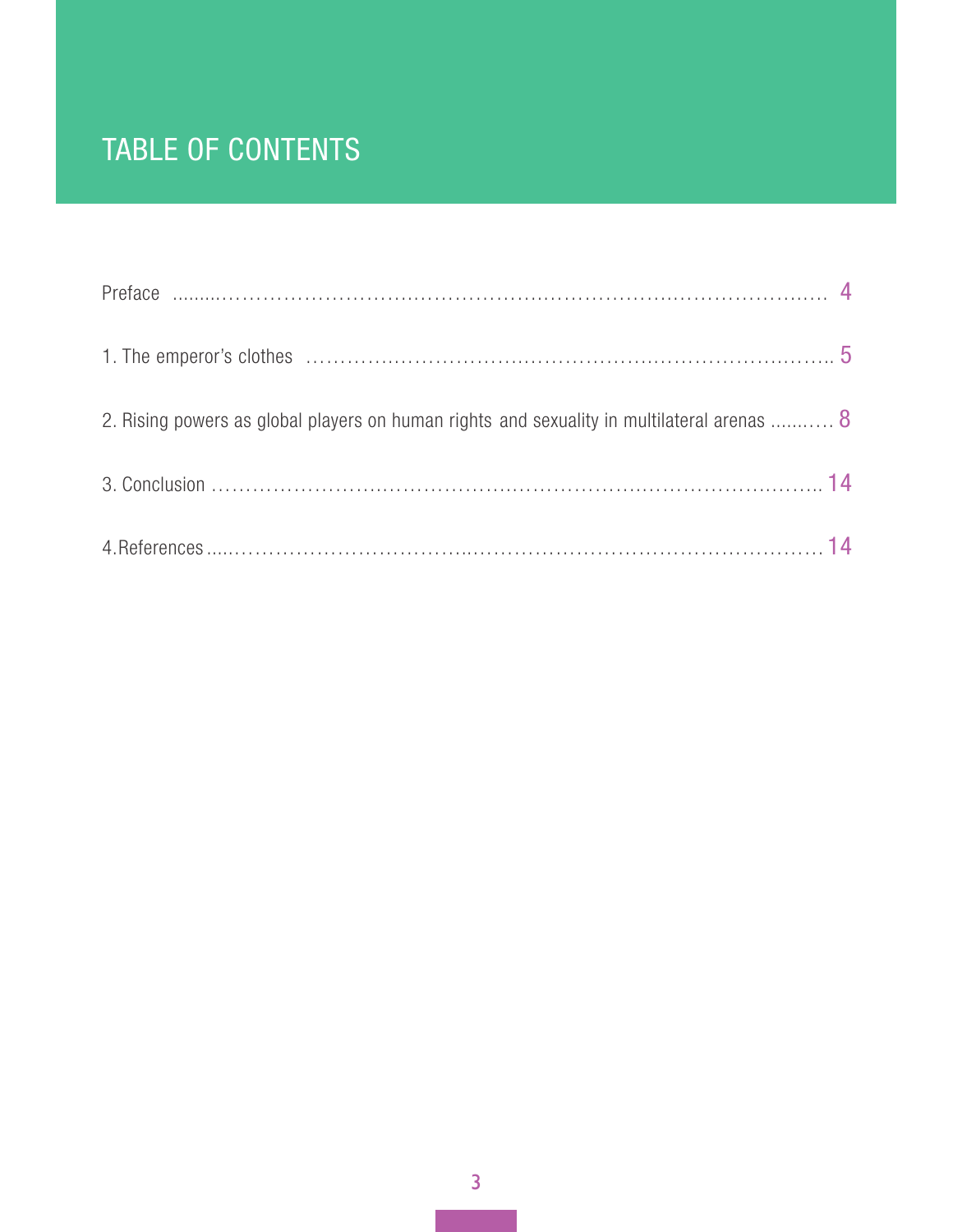# Preface

The world is witnessing the emergence of geopolitical shifts and novel political economic and ideological formations, foremost amongst which are the Brics (Brazil, Russia, India, China and South Africa) and Ibsa (India, Brazil and South Africa) blocks. The presence and influence of these 'rising' powers are rapidly increasing, politically and economically, in various regions of the Global South. Ibsa and Brics now inhabit the political imagination of states, of the private sector and also of civil society actors, South and North of the Equator. In all these quarters, questions are being raised about the meaning of these shifts in terms of development patterns, bilateral and multilateral arenas and cooperation systems.

Among civil society actors, expectations and questions are also emerging in regard to how these trends intersect with the ongoing global and national politics of gender, sexuality and rights. However, these domains of social, political and personal life are not being addressed in the academic debates devoted to understanding and intervening in the dynamics of the Ibsa and Brics formations, much less in conversations and agreements emanating from the interactions of these new blocks.This absence inspired Sexuality Policy Watch, a global forum of researchers and activists, to invite partners based in the Global South to initiate a cross-country effort aimed at better understanding this gap and, eventually, expanding the visibility of these topics in ongoing debates on emerging powers, development and geopolitics.1

This article shares ideas discussed in the project first round of conversation, which was held in Rio in July 2013, and includes an analysis – originally presented at a panel at Conectas' 13th International Human Rights Colloquium, held in São Paulo in the same year – on the way rising powers, since their emergence, have behaved in multilateral debates around human rights, gender and sexuality. It has been originally published in the 10th Anniversary commemorative edition of SUR Journal (Edition V.11-N.20- Jun/2014)

Good reading

Richard Parker and Sonia Corrêa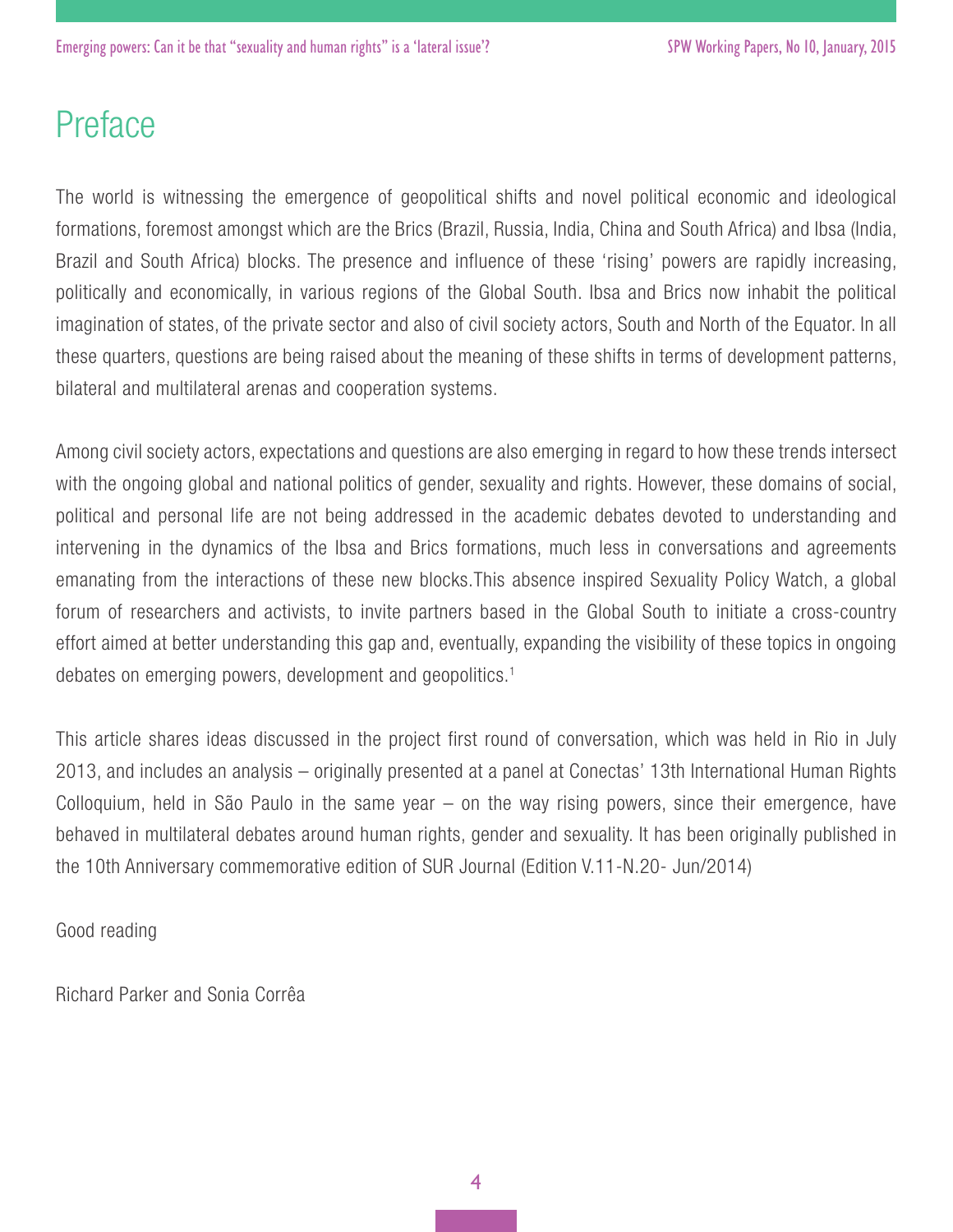Sonia Corrêa

### 1. The emperor's clothes

Even a quick bird's eye view of gender and sexuality politics in Brazil, China, India, Russia and South Africa reveals that – whether or not the leaders of these emerging powers would like to directly address them in their negotiations –, these are dimensions of social and political life that cannot be easily skirted around. Even in 2014, one only needs to glance at the media and internet to verify that the effects of political power on gender and sexuality, and vice-versa, are not to be found at the extremities, as it was suggested by Foucault few decades ago. They are rather matters visibly at play in the centre of political stages in the most diverse contexts around the world; therefore these are not dimensions that can be avoided in global policy debates (Corrêa; Parker; Petchesky, 2008). Given that, the silencing of gender and sexuality matters that prevails in the formal discourses of the emerging powers on development and social justice evokes the Danish tale of the emperor's new clothes: they reveal what one may be trying to conceal.

Paul Amar's research on the shift from the neoliberal paradigm of the 1980's and 1990's towards a new model of governmentality – now organised around human security, which is directly linked to the 'emerging powers phenomenon' – demonstrates in detail how the new modalities of governance articulate measures of State protection, human rights and securitisation that, more often than not, revolve around gender, sexuality and family arrangements.<sup>2</sup> When the lenses are shifted to the four emerging powers being scrutinised by the project – Brazil, China, India and South Africa –, gender and sexuality politics are also very difficult to conceal.

China – As noted by Cai Yiping, in the Rio meeting mobilisation on LGBT issues, gender-based violence and marriage laws has rapidly expanded in China in recent years, as an effect of economic growth, higher levels of education and access to Internet, despite State restrictions on political demonstrations. Also examining the Chinese scenario after the 1970's market reforms, Huang Hinging (2013) describes how a renewed sexual politics has been developing around three overlapping areas: sexology, revised gender claims and what she portrays as a "sexual revolution".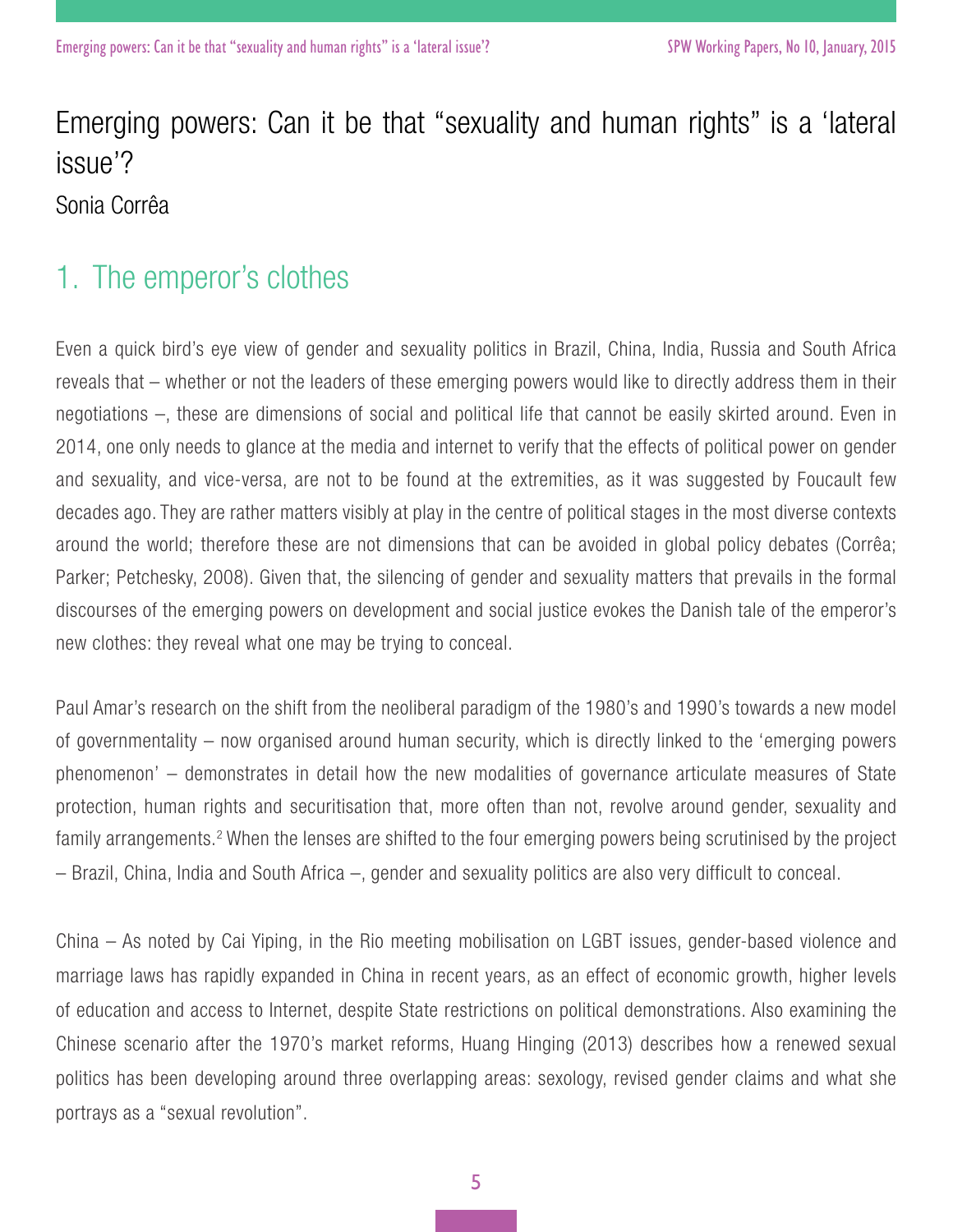Furthermore, as also described by Cai Yiping, flagrant gender and sexual tropes can now be detected in the discourses of high level Chinese authorities. Speaking at the press conference of the Fifth Round of China-US Strategic and Economic Dialogue held in Washington DC, the Vice Premier Wang Yang used the metaphor of a happy marriage to describe the relation between the two countries in the following terms: "We are partners who cannot afford to separate, because our relation is embedded in family responsibilities". Wang Yang went on to say that he and the US Secretary of Treasury Jacob Lew were the "newlyweds", and added: "I do know that same-sex marriage is allowed in US, but this is not what me and Jacob wanted it to mean."3 On the other hand, it should be noted that sex work is still criminalised in China and quite often it becomes an easy target of State repression. This happened in early 2014, when the police stroke down sexual markets in various cities across the country as part of a national anti-corruption campaign (China's…, 2014). Some observers noted that images of these operations revived the memories of moralising campaigns implemented during the Cultural Revolution in the 1960-1970.

India – The trajectory of a livable politics around gender and sexuality cannot be circumvented in India either, as it can be tracked back to long standing feminist debates on population control, marriage laws, gender-based violence, prenatal sex selective abortions<sup>4</sup> that began being articulated in the 1970's. This ultimately unfolded into the complex and rich fabric of the 2000's queer politics that, among others, has coalesced around the struggle against Section 377 of the Penal Code, inherited from the colonial times, that criminalised "unnatural sexual acts", or the practice of sodomy, to use a canonical term (Sanders, 2009). This mobilisation led to the 2009 Delhi High Court decision on the unconstitutionality of the Section 377 (Ramassubban, 2007; Kirby, 2011). Another important feature of the Indian landscape is a vibrant and vocal sex workers rights movement.

The politics of sexuality in India gained wider visibility after the large social mobilising and protests that followed the gang rape of a young woman in Delhi in December 2012, which must be understood within this broader context. One year later, Indian sexual politics was once again on the screens and front pages, when the Supreme Court stroke down the 2009 decision of Delhi High Court. Following this decisions, new protests mushroomed all over India, and also in a number of cities worldwide (Khanna, 2013). In the Rio discussions in July 2013, both Nitya Vesudevan and Akshay Khana strongly underlined that Indian sexual politics cannot be disconnected from caste and class. Akshay, in particular, observed that Indian sexual politics must also be understood in relation to the emergence of new middle classes and certain constructions of masculinity. These factors must be taken into account when examining the emergence of India as a potential new super power.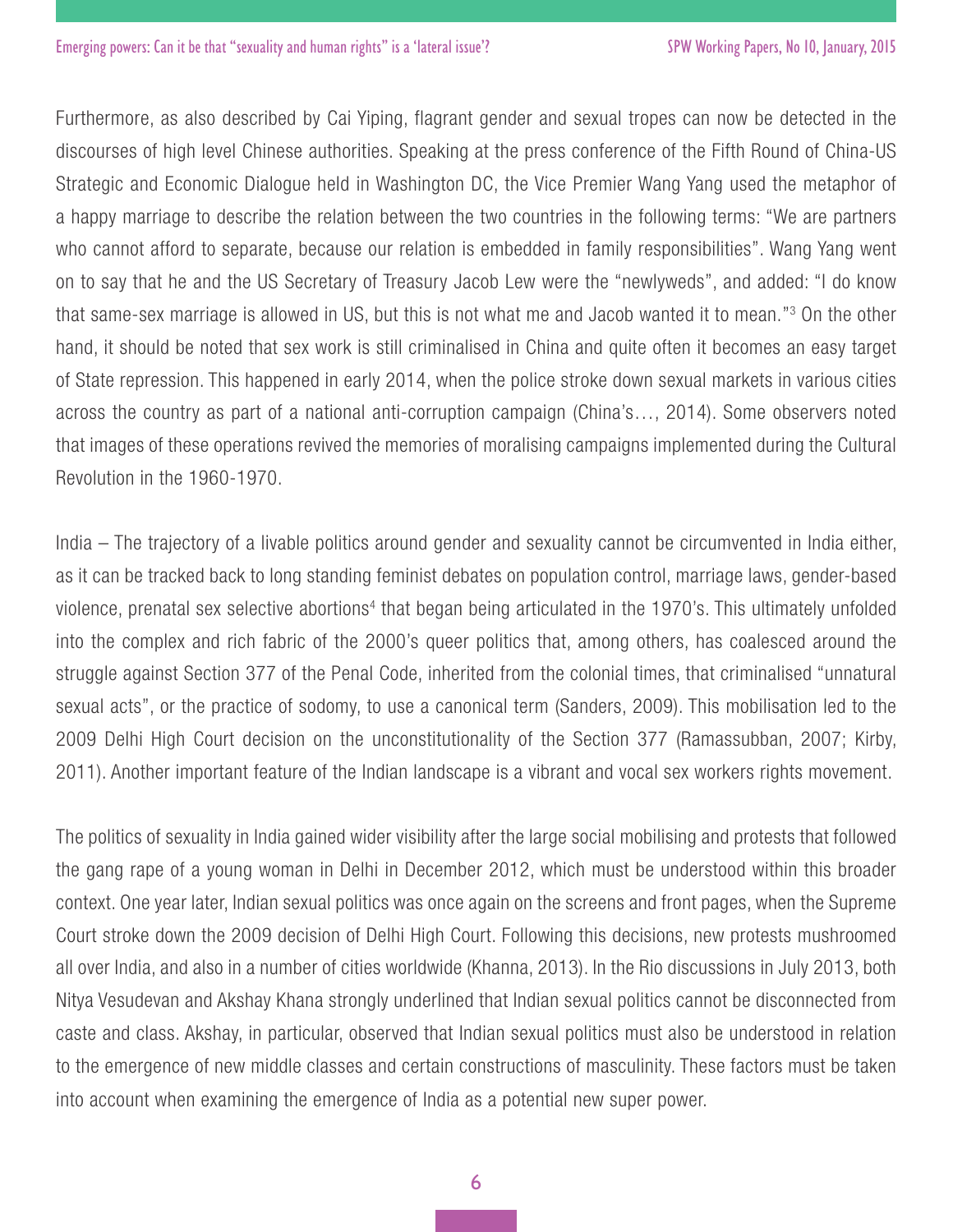Brazil – Brazil is another country in which the trajectory of gender and sexuality politics has been extensively documented (de la Dehesa, 2010; Vianna; Carrara, 2007). In fact the 'progressive" features on Brazilian policies in these domains, particularly its responses to HIV/AIDS, have in the past been widely acclaimed. Although no globalised headlines have been registered recently, the last ten to fifteen years have seen the intensification of political skirmishes and battles around gender and sexuality matters (Kaoma, 2013; Queiroz, 2013; Vital; lEITE Lopes, 2013). Abortion and same-sex marriage were central topics of the 2010 presidential election and have once again flared up in the 2014 campaign underway as this paper was being finalized (Duarte, 2014; Duvivier, 2014). Since 2010, even though some legal gains have been registered – such as the Supreme Court decision recognising same-sex unions (2011) and granting the right to abortion in the case of anencephaly (2012)– regression prevails, such as prohibitionist legal proposals on abortion, censorship of a number of sexuality and HIV-related educational materials; and, in 2013, a dogmatic evangelical pastor was elected head of the Committee on Human Rights and Minorities of the House of Representatives (de la Dehesa, 2010).<sup>5</sup> In May 2014, Pedro Chequer, who directed the National HIV/AIDS Program in the 1990's and early 2000's, classified the country's current sexual politics as a "Brazilian made Bush era, a belated copy of what happened in the United States during the last decade". According to Chequer, sexual politics is now characterised, in Brazil, by a striking 'subservience' of the Federal Government to conservative groups. In his words: "campaigns and educational materials have been prohibited and official voices are often silent in relation to sexual matters as to 'avoid irritating the conservatives'. Principles of laicité have been waning since the signing of the diplomatic agreement with the Vatican in 2009" (In Entrevista..., 2014).<sup>6</sup>

South Africa – In South Africa, one important feature of gender and sexuality political dynamics is the gap or contrast between laws adopted after the end of the apartheid – internationally acclaimed for their commitment to equality and anti-discrimination in all domains, including in respect to gender and sexuality – and the harsh realities of daily life, where it is not exactly easy for these formal rights to be realised (Beresford; Schneider; Sember, 2007). One blatant illustration of this gap is the high incidence of rape, in particular of "corrective" rapes and murders of black lesbians, and the obstacles experienced to investigate, indict and judge perpetrators. Against this backdrop, Dawn Cavanagh, the South African participant in the SPW Rio meeting in July 2013, also noted that the 2006 judgment of Jacob Zuma for rape is indelibly printed in the trajectory of national gender and sexual politics (Ratele, 2006). Cavanagh also noted that sexual communities and their political agendas are inextricably caught by the dynamics propelled by these old and new patterns of inequalities, as illustrated by the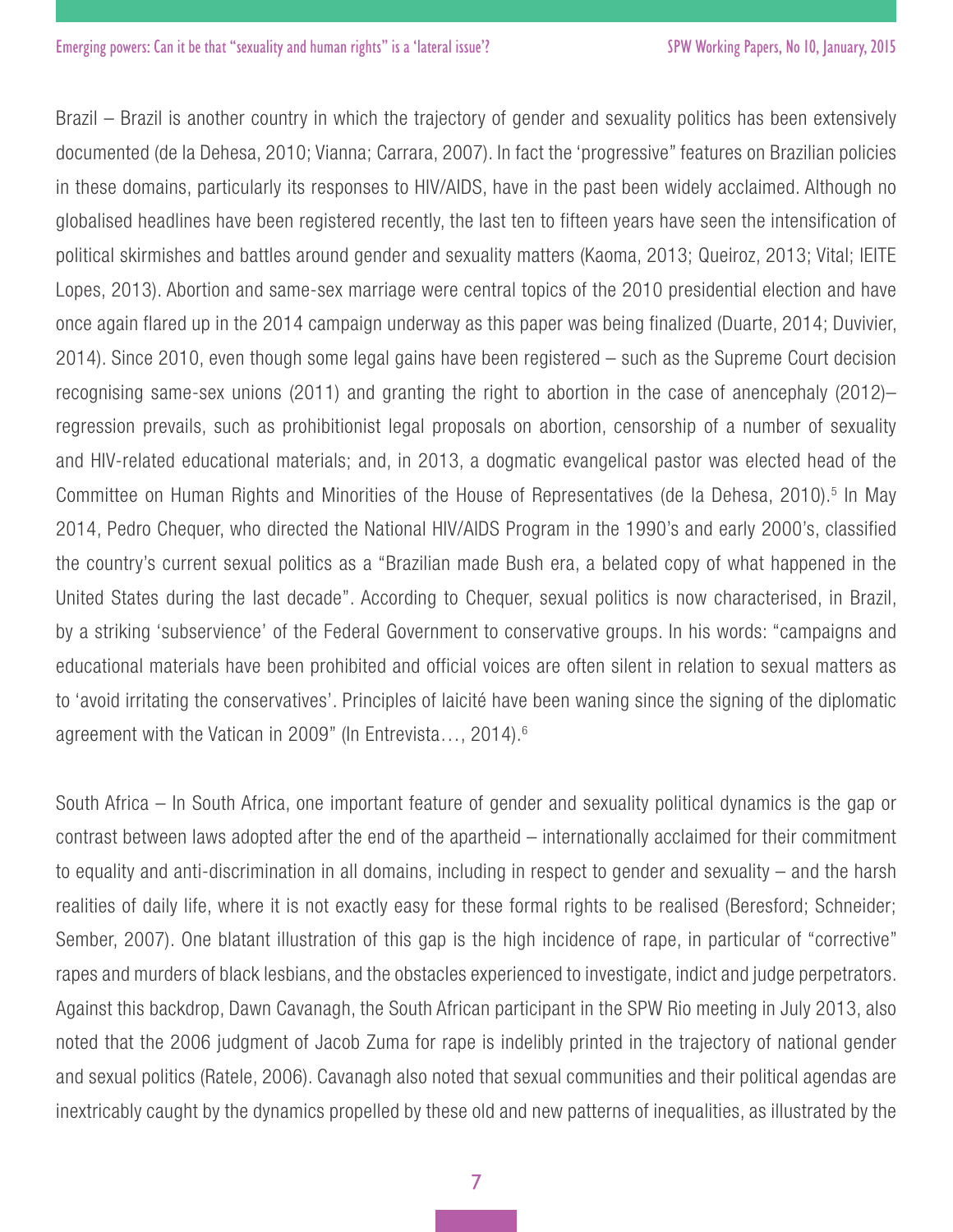bifurcation between gentrified LGBT pride parades, where white participants are the majority, and the popular demonstrations called by the Black queer movement.

Russia – Although Russia is not included in the SPW project, in this context of analysis it is also worth recalling that its internal sexual politics has also been for sometime in the front pages of international media, as since the mid 2000's pride parades have been systematically attacked by secular and religious authorities as well as by extreme nationalist and anti-LGBT rights groups in society. Regressions have also been observed in relation to the access to safe abortions. Then in 2013, a legislative reform banning the promotion of homosexuality and of non-traditional forms of family was approved, triggering a trail of international protests, including demonstrations during the 2014 Sochi Winter Games.

## 2. Rising powers as global players on human rights and sexuality in multilateral arenas

Having sketched above the incomplete cartography of domestic politics, this section briefly examines how emerging powers have been performing since 2004, when Ibsa was created, in multilateral arenas where human rights sexuality and gender have been negotiated. Before entering the topic, however, it is important to recall that, for the last twenty years, gender and sexuality matters have been increasingly debated in United Nations arenas, this being one main effect of the 1990's cycle of conferences on social issues, in particular the 1993 Vienna Conference on Human Rights, the 1994 Cairo Conference on Population and Development, the 1995 Beijing IV World Conference on Women and their periodical reviews. In all of these cases, it was never easy to achieve consensus in respect to these matters as they were fraught and traversed by "moral" polemics but also affected by sharp South-North tensions (Corrêa; Parker, Petchesky, 2008; Girard, 2007; Saiz, 2004).

It is also worth noting that, in the early days of negotiations, Brazil, China, India and South Africa were part of the Group of 77 (G77) and that South Africa, barely emerging from apartheid, was entering for the first time inter-State negotiations. Debates on gender and sexuality were never easy within G77, due both to cultural relativism arguments and to the Vatican's great influence on many of the group' States. Because of that, in many critical occasions, agreements were reached within G77, usually pushed by Brazil and India, to the effect that the group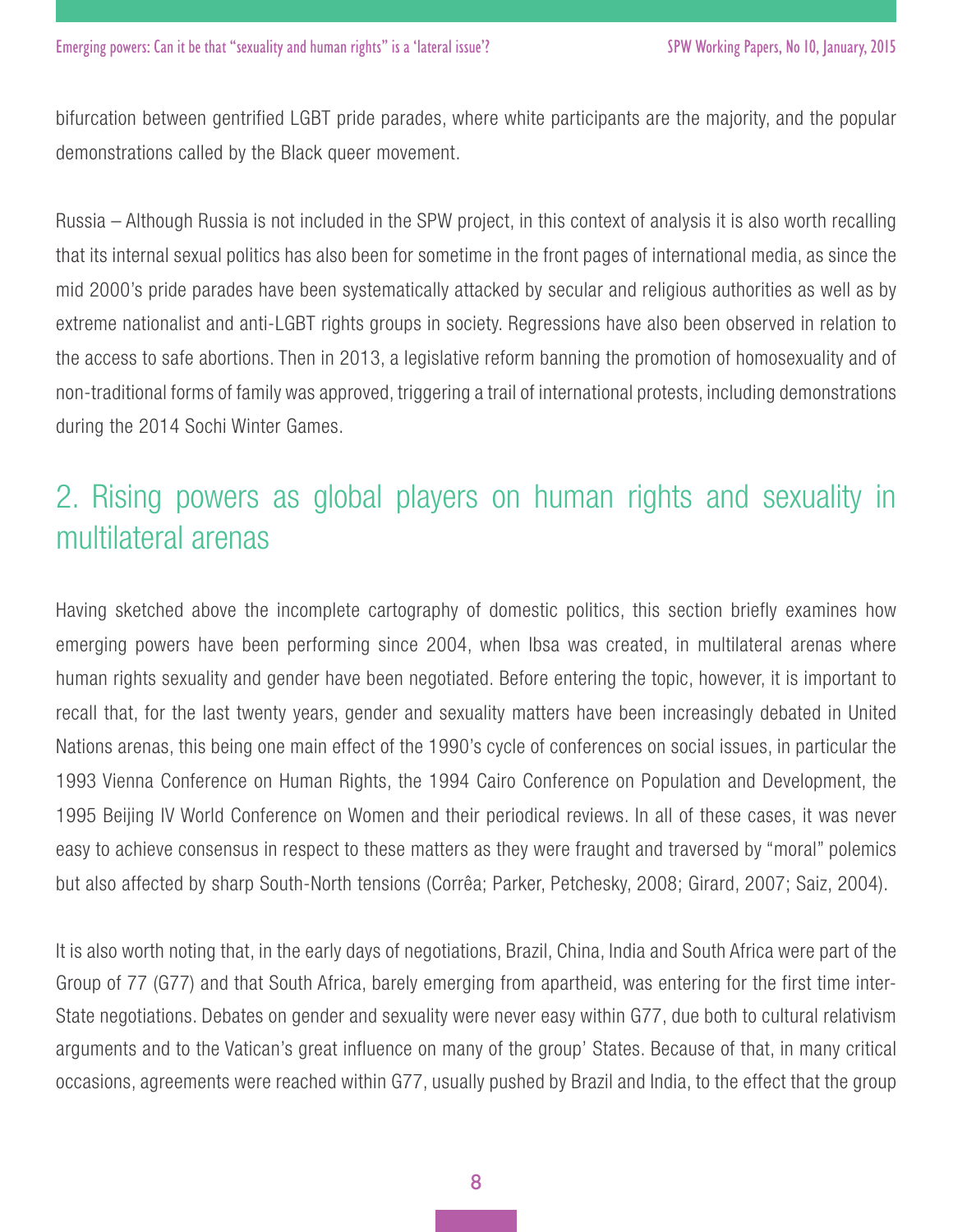should retain its consensus in respect to economic matters, but that members could have individual positions with respect to other policy areas. This mode of functioning was a key factor beneath the consensus reached in the 1990's negotiations in international conferences (Sen and Corrêa, 1999). On the other hand, Russian, Eastern European countries and the former Soviet republics of Central Asia were all clustered under what was then called the "countries in transition" group, and were mostly silent on a wide range of issues, including gender and sexuality matters.

While this geopolitical cartography has been substantially transformed in the past decades, tensions in regard to gender, and particularly sexuality, have not exactly receded. By examining more specifically how emerging powers are behaving today, observers –who have been consulted in this regard by this author – by and large consider that Brics and Ibsa do not usually operate cohesively.<sup>7</sup> But, many of them also note that the individual positions of these States are today less predictable than in the past.

One of these informants, for example, noted that, at least until mid-2013, no consistent sign of Brics and Ibsa as solid blocks in relation to gender and sexuality was seen neither at the UN Human Rights Council (HRC) nor at the Economic and Social Council (Ecosoc) or at the General Assembly. Even so, there are moments, in New York, when these States position themselves as the 'big block" (Brics), and in other occasions, at the HRC, they appear as the "tiny block" (Ibsa). But, in the view of the informant consulted by the author, these moments of ephemeral aggregation do not configure a "pattern of behaviour", as in most cases emerging powers are not moving alone but in partnership with other countries (predominantly from the Global South, but not always). On the other hand, at the HRC, distinctions are palpable between Russia and China and the other three Ibsa countries. This shall be examined more closely further ahead.

Most observers agree with the view that the main novelty of the last few years is not so much Brics or Ibsa operating as solid blocks, but rather the flagrant and expanding role of Russia, which was almost absent from these arenas until the mid 2000's. Russia's conduct has been one of predominant regressive positions on human rights, broadly speaking, and particularly on civil society participation at the HRC, especially in regard to rights related to sexuality (homosexuality tout court). It has continuously advanced multiple attacks on rights related to gender and sexuality, as strongly illustrated by the resolution on traditional values that the country tabled in 2010.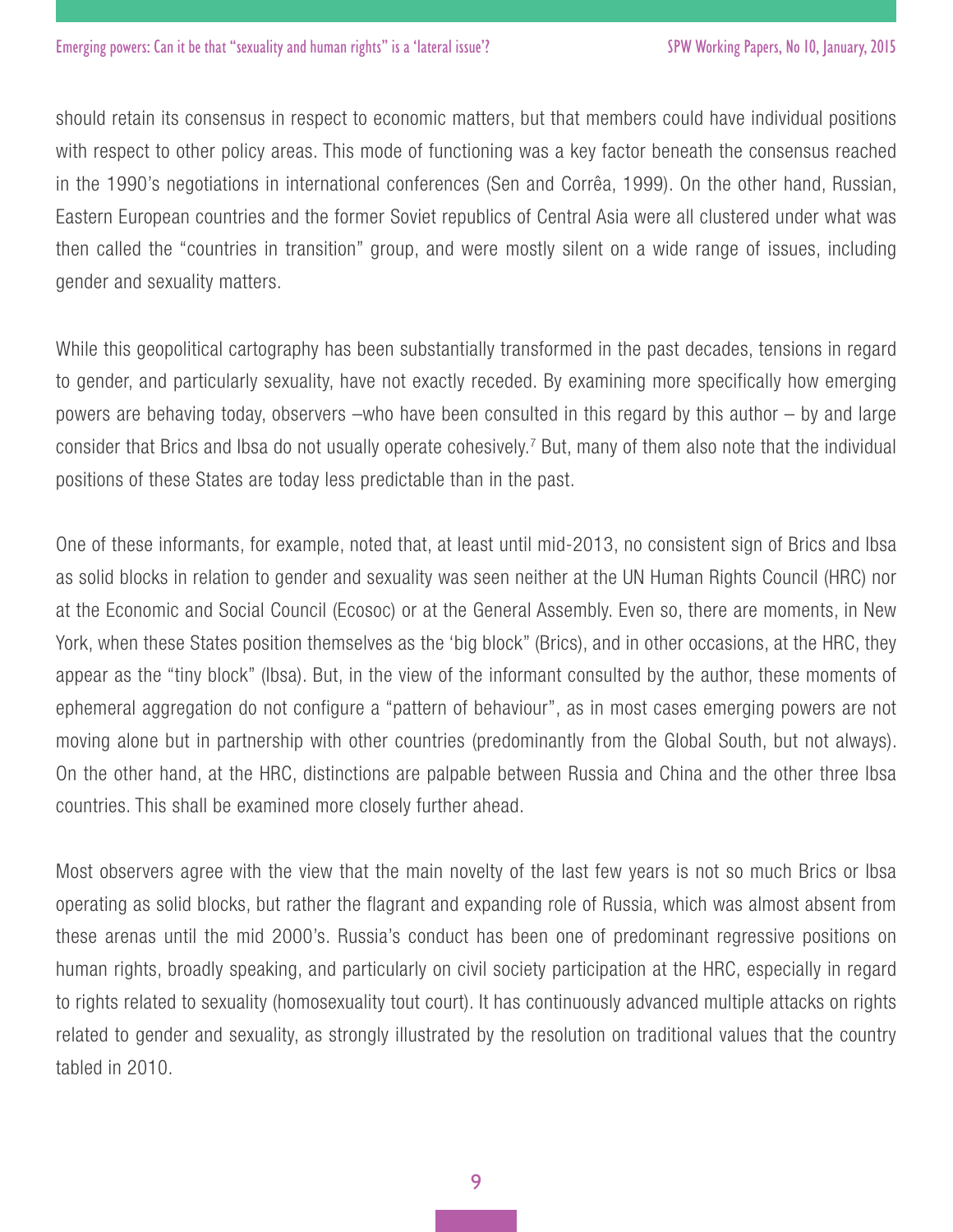As for China, the prevailing perception of these privileged informants is that, to a large extent, it keeps doing business as usual. China has always been reluctant in relation to human rights, as illustrated by the many obstacles it created in the 1993 Vienna Conference on Human Rights and in the initial stages of the HRC's institutional development. Furthermore, China has never been particularly vocal on issues of gender, sexuality and reproductive rights, not even in the 1995 Beijing Conference itself. Yet, one observer worryingly noted that there are signs that a 'division of labour' between China and Russia is at work at the HRC in regard to strategies aimed at weakening rules of the UN human rights system: Russia usually attacks the epistemology of human rights and the special procedures mechanisms, while China is devoted to attacking the treaty bodies. Both States often take positions aimed at restricting the overall autonomy of the human rights system and limiting the participation of civil society in Human Rights Council debates. In doing so, China often drags behind itself a number of African States. Though worrying, this emerging pattern of behaviour cannot, however, be portrayed (yet) as a Brics coordinated action.

No strong patterns of cohesion can be identified in the behaviour of the three Ibsa countries either, which seems to be mainly determined by circumstances. As noted by Julie de Rivero from Human Rights Watch in her presentation at the Conectas' 13th International Human Rights Collo-quium, in September 2013, though India constantly aligns itself with China and Russia to argue for respecting countries' sovereignty, until recently, it had never openly opposed special procedures or NGO participation. However, in the September 2013 Session of HRC, the Indian delegation aligned itself with China and Russia in a resolution aimed at restricting the participation of NGOs in the HRC procedures. Brazil usually abstains from an adamant position on the primacy of sovereignty, but systematically reacts to calls for more substantive human rights positions or interventions by insisting on 'cooperation'. South Africa waivers quite a lot, and this makes it more difficult to grasp its rationales and motivations.

In respect to sexuality matters, with few exceptions, the current behaviour of the Ibsa countries both in New York and Geneva tend to follow past scripts. Brazil remains the most open of the three States in relation to these matters, particularly in relation to LGBT rights, as recognised by member States and civil society organisations. In its support for LGBT rights, Brazilian diplomacy works jointly with Latin American and European countries, as well as with the US, being usually able to move without much difficulty across the North and South divide, sometimes even functioning as a mediator. In hindsight, in the first round of revisions of the Cairo and Beijing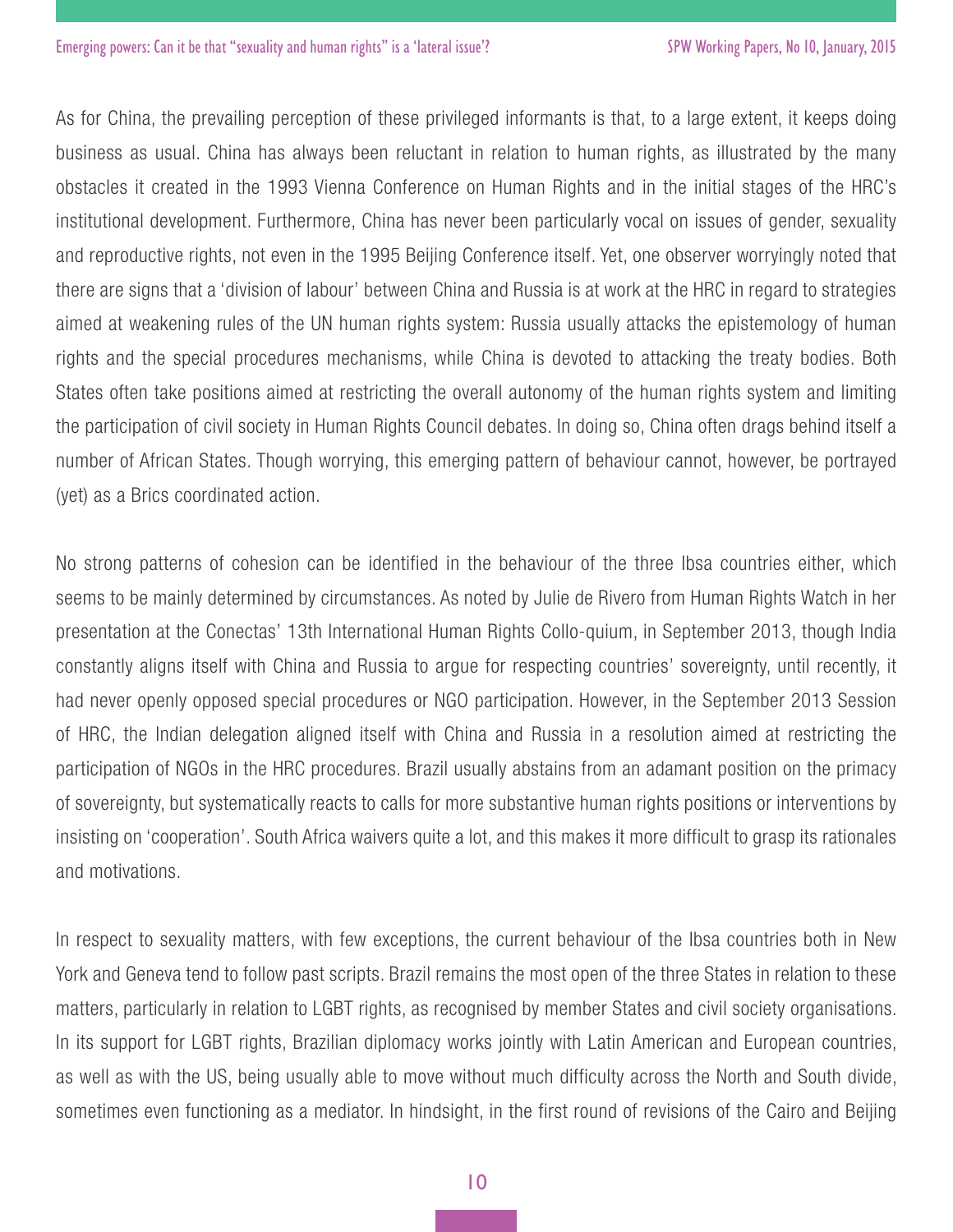conferences (1999 and 2000) and in a few sessions of the Commission on Population and Development, South Africa and India were aligned with the Latin American and Caribbean countries, mainly led by Brazil and Mexico, in fierce resistance against conservative efforts aimed at undoing the previous consensus (Sen; Corrêa, 1999). But neither China nor Russia have been part of these coalitions.

On the other hand, three recent episodes indicate that the Brazilian current option for aligning with the South, or with fellow emerging powers, appears to be changing this long-standing pattern of clear support to sexual and reproductive rights. In the Rio+20 negotiations in 2012, Brazil did not defend the retention of language on reproductive rights in the final document, a position formally justified by the priority to keep the cohesion of Group 77. This was publicly regretted by well-known voices such as Gro Brutland and Mary Robison, and feminist activists from various countries.

Then, also in September 2013, another inconsistency was detected in Brazil's diplomatic behaviour regarding discrimination against LGBT persons, this time more directly attributable to Brics internal 'solidarity'. On 29 September, in New York, Brazil co-sponsored a joint declaration against human rights violations on the basis of sexual orientation and gender identity. In this occasion, the ambassador made a strong public statement on the subject, which was highly welcome, given the high levels of violence experienced by LGBT persons in Brazil (Brasil, 2012). Yet in the same month during the Human Rights Council session, in Geneva, Brazil avoided voicing concerns about the exclusion of sexual orientation and gender iden-tity as a basis for discrimination from the text of the resolution proposed by Russia on the Olympics and human rights. Lastly, as this paper was being finalised during the 26<sup>th</sup> Session of the Human Rights Council, in June 2014, the Brazilian delegation abstained in the final voting of a Resolution on the Protection of the Family that failed to include language on the diversity of family formations.

India, for its part, has been historically supportive of gender equality, reproductive and maternal health, HIV/ AIDS prevention and treatment, and, to a lesser extent, reproductive rights. It has never openly opposed sexual matters, but it has never been quite vocal either, except in relation to the listing of vulnerable populations affected by HIV. India became more comfortable with the topic of sexuality and LGBT rights after the decision of the High Court of Delhi on Article 377 and it began supporting the inclusion of sexual orientation in UN annual resolutions on extra-judicial executions. According to the same informer, the India trade basket is so wide that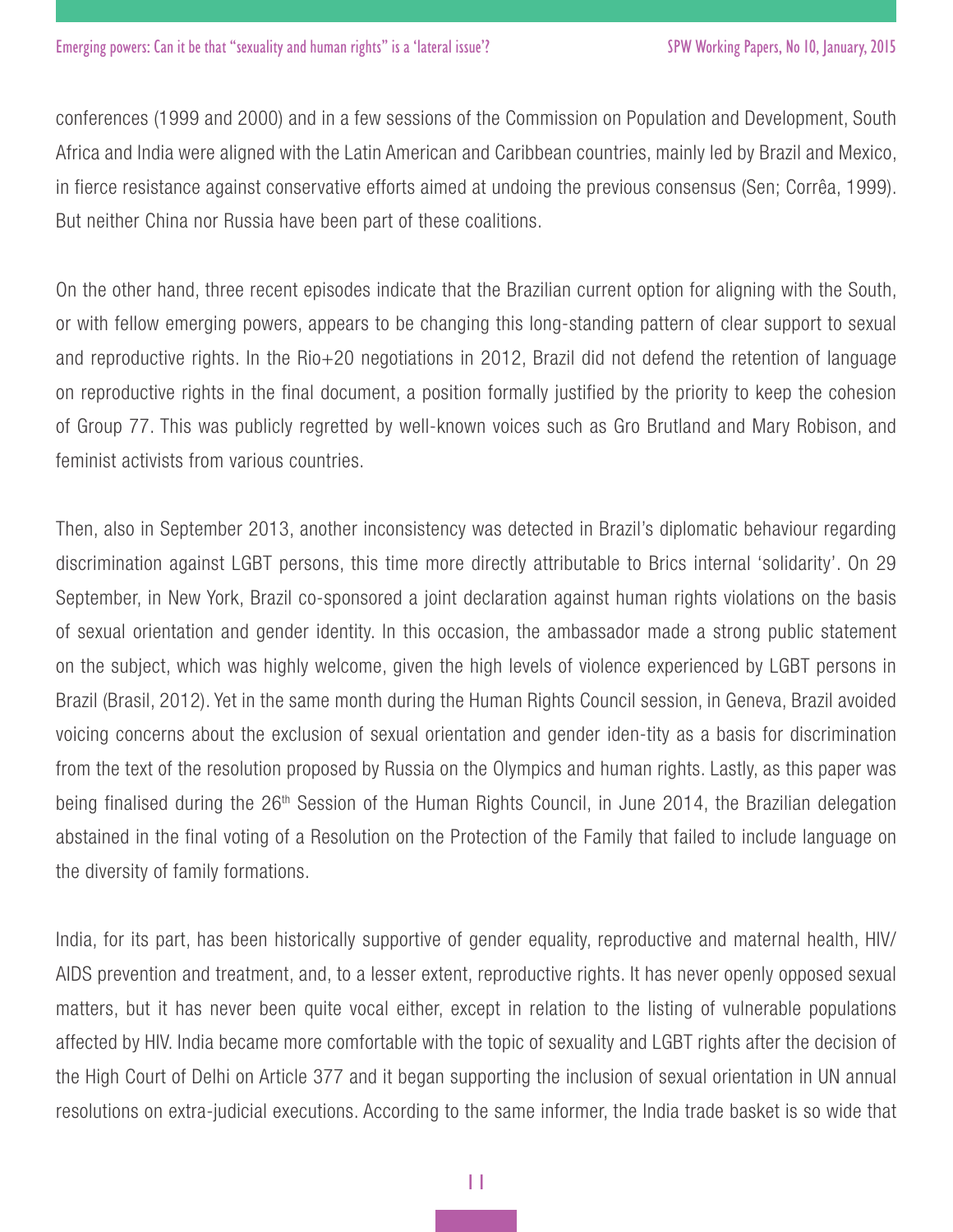quite often it does its best to please almost everyone: from the U.S. to China, from Israel to Iran. Such a breadth of interested bargains makes it very hard to detect more clearly what its positions are in relation to those issues that in the past India had easily led in multilateral arenas, such as gender, maternal mortality, reproductive rights and abortion, or even HIV/AIDS. It is yet to be seen how this behaviour will be affected by recent legal and political developments: the December 2013 Supreme Court decision that re-criminalized same–sex relations and, most importantly, by the landslide election of the Hindu Nationalist Party (BJP) in May, 2014, whose records in what concerns gender and sexuality matters are far from progressive (Corrêa, Parker and Petchesky, 2008; Apoorvanand, 2014).

The position of South Africa is considered by many to have been erratic over the years and to remain unclear today. It was very vocal in the 1990s, but regressive and silent in the 2000s. Since 2011, however, it has placed itself once again as a protagonist in relation to sexual matters, as illustrated by a major step forward it took in tabling a resolution on sexual orientation and gender identity. This move has been correctly interpreted by a wide range of actors as the new chapter in the long saga around sexual orientation and gender identity issues inaugurated by 2003 Brazilian resolution. In March 2013, the country took on a very positive position in a difficult discussion around gender-based violence that took place at the Commission on the Status of Women, in New York, openly championing the inclusion of language on lesbians. Then, in June of the same year, South Africa retreated from tabling the second resolution unfolding from the 2011 text. This retreat was interpreted as a strategic move by South Africa aimed at not losing regional support for its candidacy to a seat in the Security Council. Others say this is not exactly the case, because it would have the seat in any case. This particular move on the part of South Africa must be placed against the wider and much complex politics that involved the resolution debate, including sharp differences of view between Southern and Northern civil society voices in relation to the pace and unevenness of regional consultations around the resolution and, most importantly, on what was the main goal of the resolution (Coalition of Human Rights Defenders, 2013).<sup>8</sup>

In the case of South Africa and Brazil, one must also analyse their role in their respective regions. The regional preparatory processes regarding the +20 Review of the International Conference on Population and Development (ICPD), which has been underway since 2013, illustrate the importance of their positions in regional negotiations. In the preparatory African Regional Conference, in Addis Ababa, when extremely regressive positions were expressed by both North African and sub-Saharan States, for example, South Africa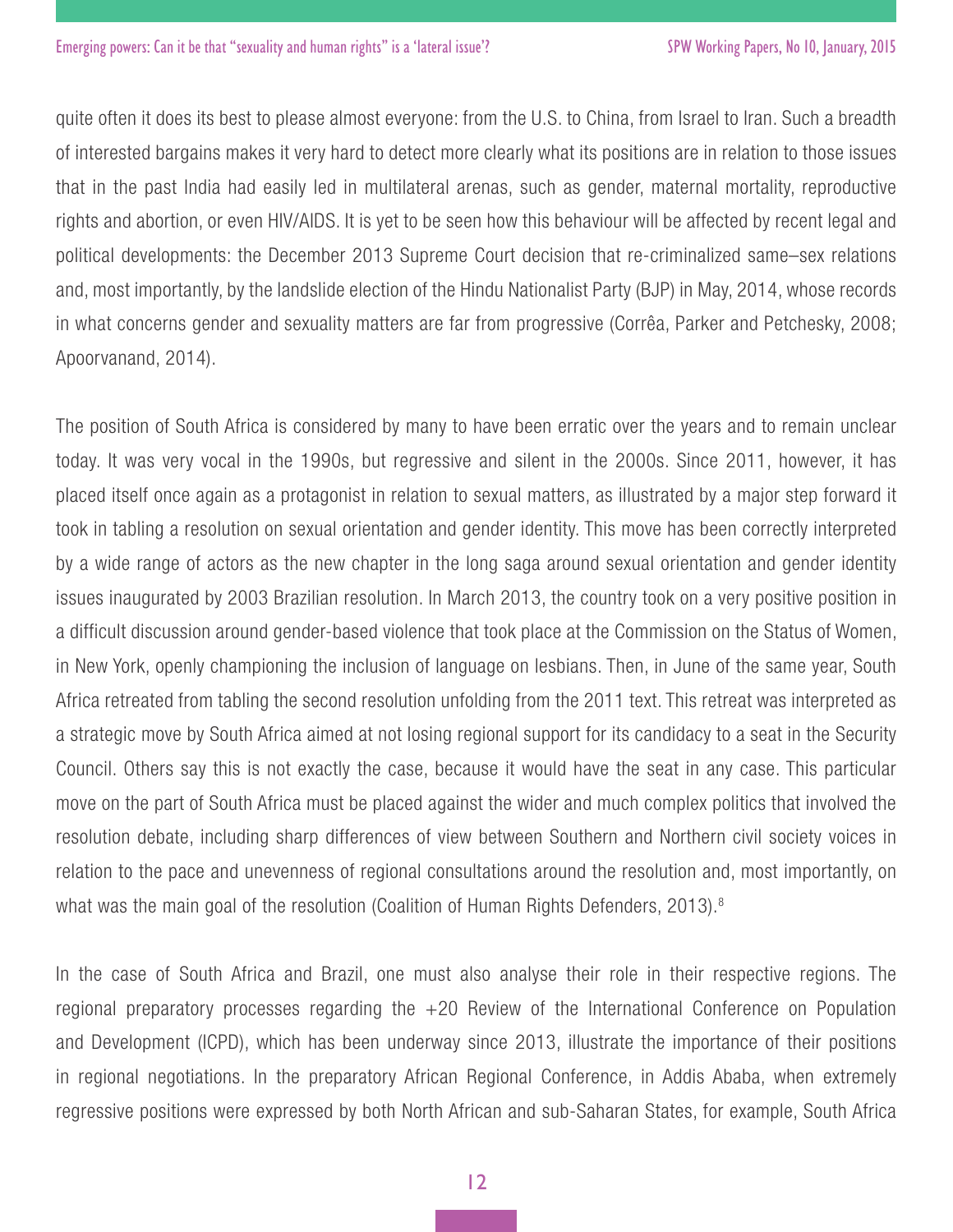consistently supported sexual and reproductive rights, including in respect to sexual diversity, or LGBT rights. Brazil, after the regrettable setback on reproductive rights in the Rio +20 conference in 2012, has also played a positive role in the negotiations of the First Latin American Regional Conference on Population and Development (Montevideo, August 2013), which delivered the best final document of the various ICPD + 20 regional rounds. The Montevideo Consensus is consistent with Cairo and Beijing definitions, in fact going further in relation to some aspects, as in the case of LGBT and sex workers' rights (Abracinskas et al., 2014).

The Cairo  $+$  20 process as a whole provides a good illustration of the Brics performance in relation to gender and sexuality matters. Despite the positive outcomes of regional conferences, the negotiations of the 47th Session of the UN Commission on Population and Development (CPD), in April 2014, designed as the key moment of the review of implementation of the ICPD policy recommendations at the global level, were extremely difficult, and its outcomes were publicly criticised by feminist organisations (RESURJ, 2014).9

In the negotiations, considered by many as the most difficult in two decades, the African and Arab groups and the Vatican were the key voices sustaining regressive positions. But, once again, neither Brics nor Ibsa behaved cohesively,10 even though a Brics Inaugural Seminar of Officials and Experts on Population Matters had met in Hazyview, South Africa, in early March, recommended as thematic areas of potential cooperation, dialogue and collaboration: "Social issues in general and in particular, gender and women's rights and sexual and reproductive health and reproductive rights" (BRICS, 2014). During the 47<sup>th</sup> CPD session, Russia was very discrete and China remained entirely silent. Brazil and South Africa worked closely on sexual orientation and gender identity, one of the hardest topics of the negotiations, and India expressed support to safe abortion, even if it was not vocal on other difficult matters.

But undercurrents and unexpected movements were also noted. Though discreet, Russia was evidently aligned with the most regressive voices. Furthermore, the adamant and aggressive positions expressed by the African group, in the view of some experienced observers, cannot be fully understood if not properly situated within the context of the expansion of Chinese cooperation and investment in the continent. The close collaboration between South Africa and Brazil inevitably caused tension with the African regional group. Most importantly, perhaps, Brazil, breaking its tradition of engagement in cross-regional groupings as a strategy to overcome deadlocks around gender and sexuality matters, in CPD 2014, declined from participating in the group of likeminded countries led by Argentina as an attempt to surpass difficulties that were blocking the process.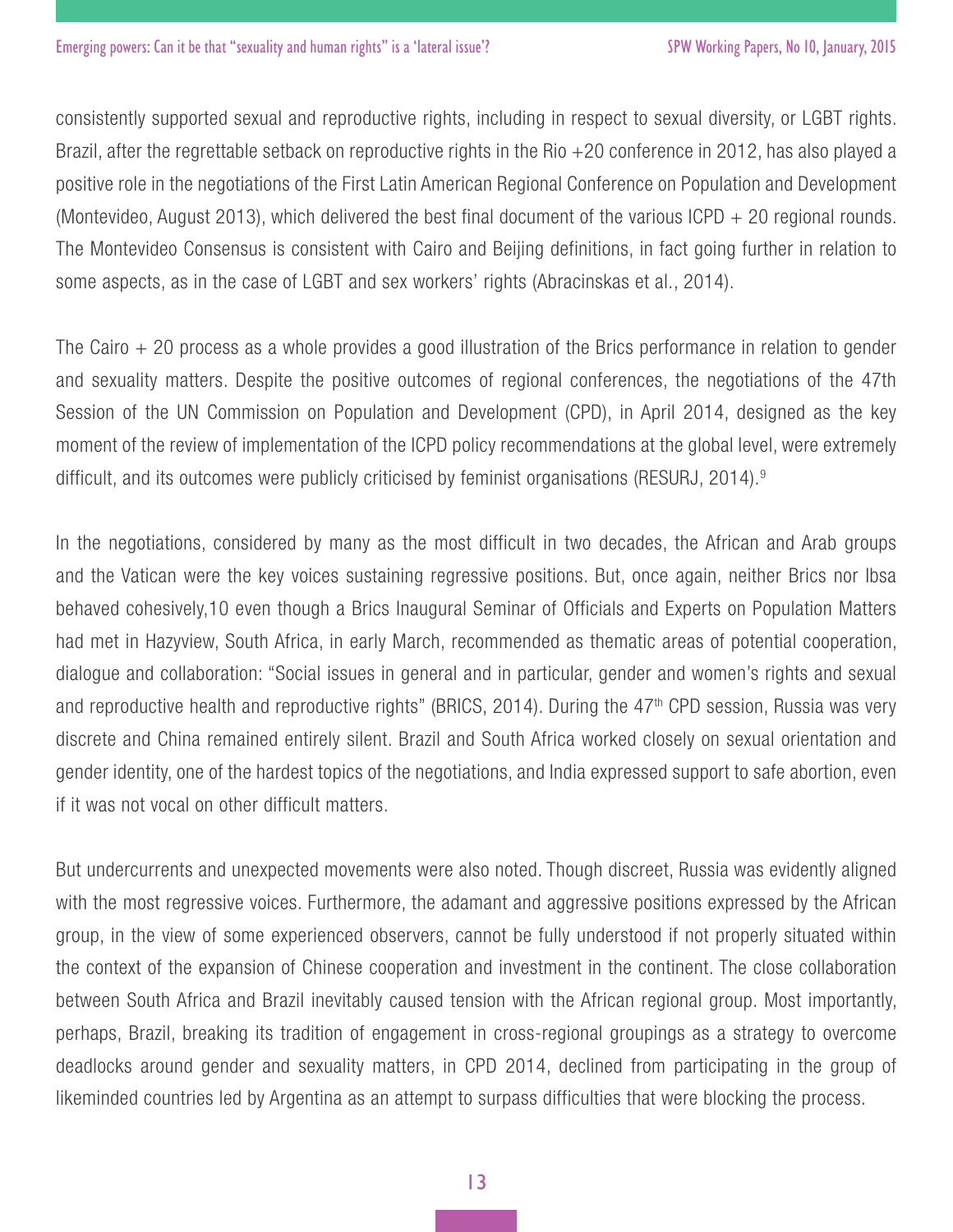### 3. Conclusion

The pattern of behaviour described in this article resonates with Peter Konijn's view that the frequent use of the terms 'Brics' and 'Ibsa' – or even 'emerging powers' – contributes to crystallising an image of homogeneity and cohesion among the five member countries, when in fact these formations are comprised by States whose interests do not fully coincide and which, not rarely, compete with each other in a variety of fronts. The contours of this heterogeneity are still more pronounced in relation to sexual and reproductive rights. On the other hand, the novel Brics collaboration on population and development and the undercurrents observed in CPD 2014, indicate, perhaps, that these differences may also be diluted in the medium run, depending both on internal dynamics and on global trends of sexual politics. In any case, nothing suggests that it is wise to bet on emerging powers' formations as platforms that may easily deliver on an agenda articulating social, gender and erotic justice (Kapur, 2005).

## 4. References

### Bibliography and Other Sources

Abracinskas, Lilian et al. 2014: The 'unexpected' Montevideo Consensus. Global Public Health: An International Journal for Research, Policy and Practice, v. 9, n. 6, p. 631-638, July. DOI: 10.1080/17441692.2014.922596.

Amar, Paul. 2013. The Security Archipelago: human-security States, sexua-lity politics, and the end of neoliberalism. London: Duke University Press.

Apoorvanand. 2014. In The Virile God's Graveyard. Kafila, Aug. 28. Available at: <http://kafila.org/2014/08/28/ in-the-virile-gods-graveyard/>. Last accessed in: Feb. 2015.

Beresford, Belinda; Schneider, Helen; Sember, Robert. 2007. South Africa: Constitutional Authority and its Limitations: the politics of sexuality in South Africa. In: Parker Richard; Petchesky, Rosalind; Sember, Robert. (Ed.). SexPolitics: Reports from the Front Lines. New York: Sexuality Policy Watch. p. 197-246. Available at: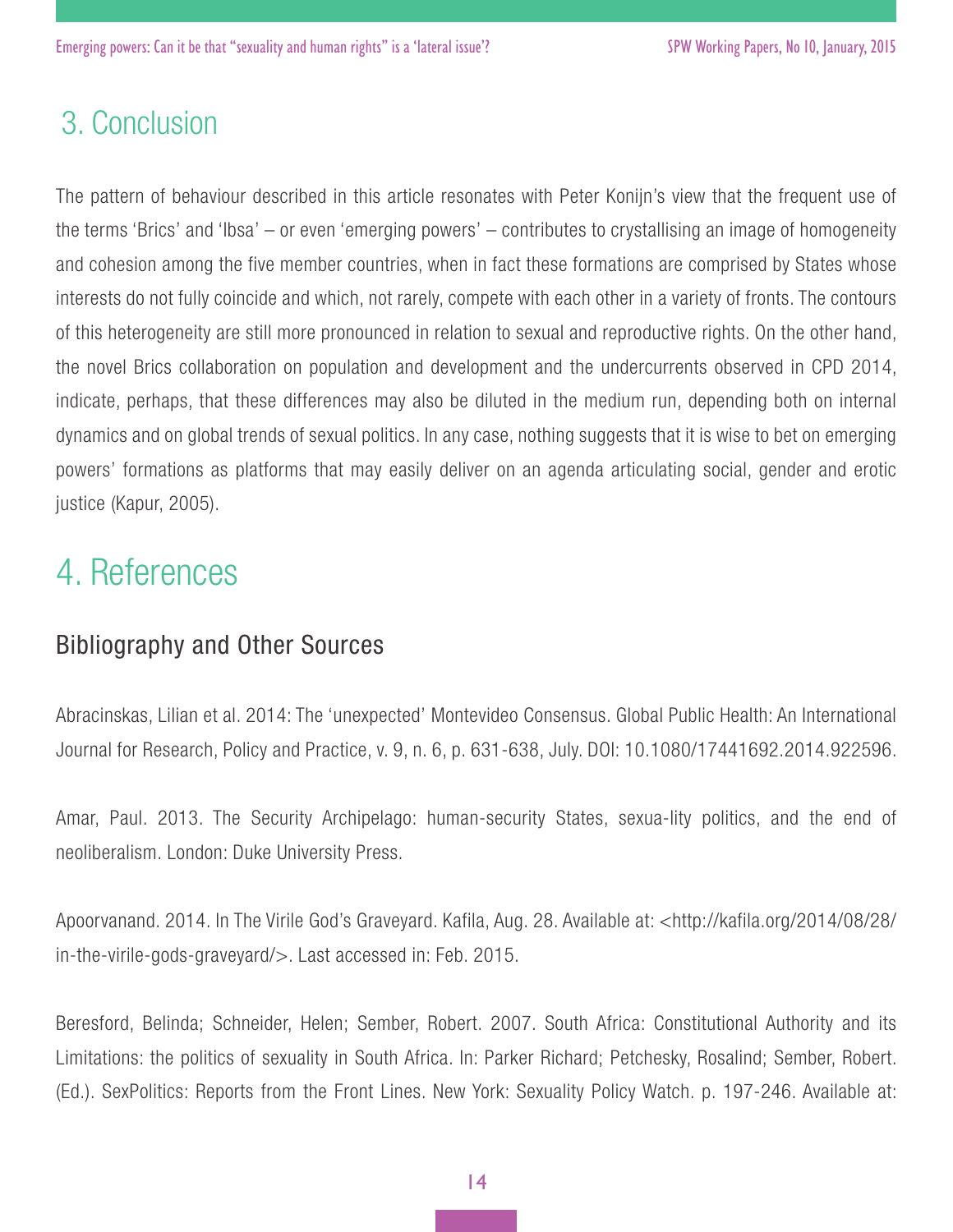<www.sxpolitics.org/frontlines/home/index.php>. Last accessed in: Feb. 2015.

Brasil. 2012. Relatório sobre Violência Homofóbica no Brasil: ano de 2011. Brasília: Secretaria de Direitos Humanos da Presidência da República. Available at: <http://www.sdh.gov.br/assuntos/lgbt/dados-estatisticos>. Last accessed in: Feb. 2015.

BRICS. 2014. Framework for Brazil, Russia, India, China, South Africa (BRICS) Cooperation on Population Matters. Available at: <http://www.population.gov.za/index.php/documents/viewcategory/87>. Last accessed in: Feb. 2015.

China's government launches crackdown on prostitution. 2014. Sexuality Policy Watch, New York. Available at: <http://www.sxpolitics.org/?p=8934#sthash.konL4R hg.dpuf>. Last accessed on: Feb. 2015.

Coalition of Human Rights Defenders. 2013. Statement of Human Rights Defenders on the need for an integrated and comprehensive ap-proach to the protection of human rights related to sexual orientations and gender identities and expressions at the Human Rights Council. Do-cument made public in May. [Unpublished. On file with the author].

Corrêa, Sonia; Khanna, Akshay. 2013. Rising powers, sexuality, politics and human rights: an exploratory exercise. Rio de Janeiro, Sexuality Po-licy Watch. Concept note. Internal document.

Corrêa, Sonia; Parker, Richard; Petchesky, Rosalind. 2008. Sexuality Health and Human Rights. New York-London: Routledge.

\_\_\_\_\_\_\_\_. 2013. Sexuality and globalities. In: TOLMAN, Deborah L. et al (Ed.). APA Handbook of Sexuality and Psychology. Washington, DC: American Psychological Association. p. 183-228. (Contextual Approaches, v. 2).

Cunha, Luiz Antônio. 2009. A educação na concordata Brasil-Vaticano. Educação & Sociedade, v. 30, n. 106, p. 263-280, jan./abr. Available at: <http://dx.doi.org/10.1590/S0101-73302009000100013>. Last accessed in: Feb. 2015.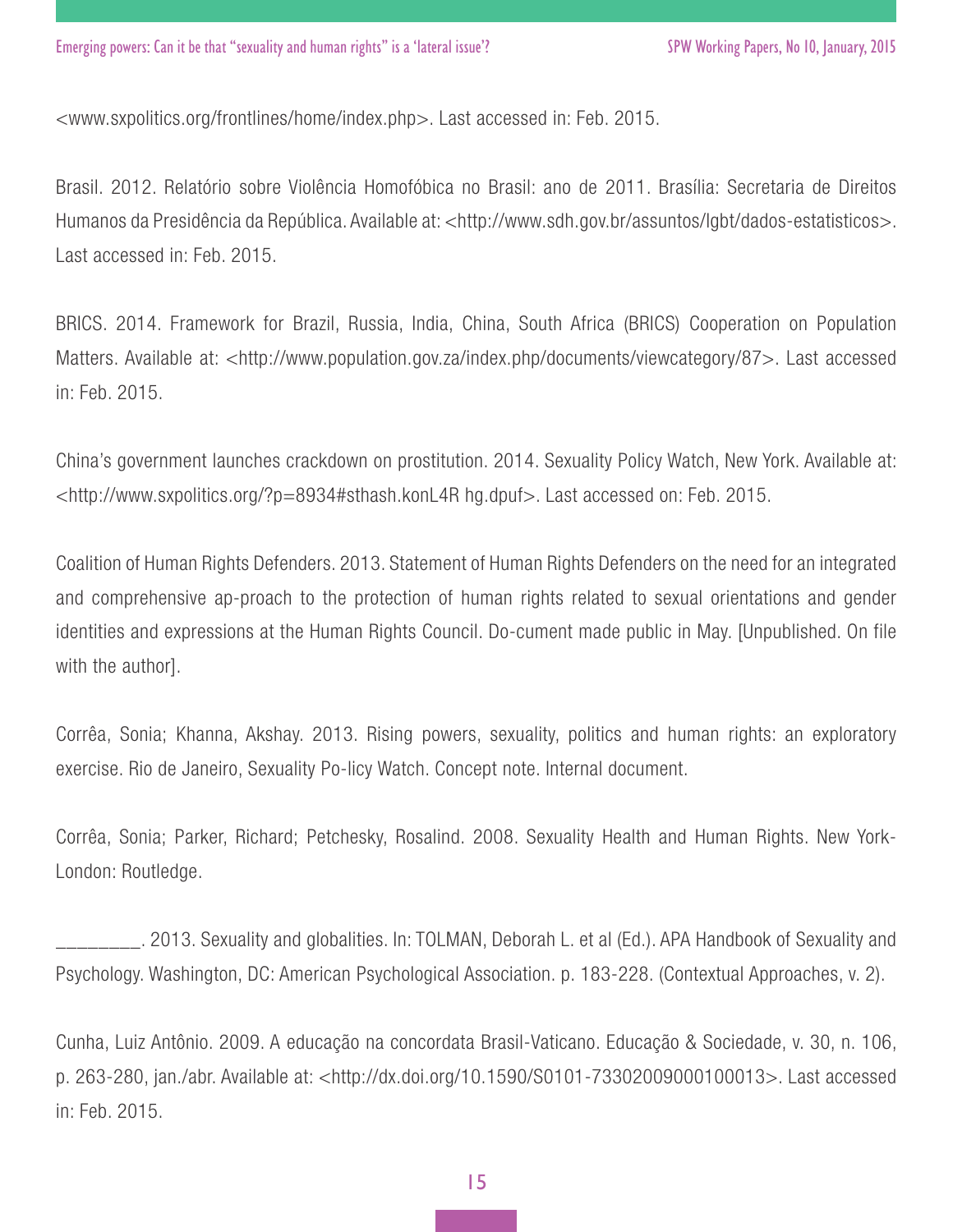de la Dehesa, Rafael. 2010. Queering the Public Sphere in Mexico and Brazil: sexual rights movements in emerging democracies. Durham: Duke University Press.

Duarte, Letícia. 2014. Aborto é tema tabu para políticos em ano eleitoral no Brasil. ZERO HORA, Porto Alegre, 30 ago. Available at: <http://zh.clicrbs.com.br/rs/noticias/proa/noticia/2014/08/aborto-e-tema-tabu-para-ospoliticos-em-ano-eleitoral-no-brasil-4586770.html>. Last accessed on: Feb. 2015.

Duvivier, Gregorio. 2014. O país e o armário. Folha de S.Paulo, São Pau-lo, 25 ago. Available at: <http://www1. folha.uol.com.br/colunas/gregorioduvivier/2014/08/1505356-o-pais-e-o-armario.shtml>. Last accessed on: Sept. 2014.

ABIA. 2014. "Pedro Chequer analisa cenário LGBT no Brasil no Dia Internacional contra Homofobia e Transfobia. Available at < http://abiaids.org.br/?p= 21532> Last accessed on: Feb. 2015.

Girard, Françoise. 2007. Negotiating sexual rights and sexual orientation at UN. In: Parker Richard; Petchesky, Rosalind; Sember, Robert. (Ed.). SexPolitics: Reports from the Front Lines. New York: Sexuality Po-licy Watch. p. 311-358.Available at: <http://www.sxpolitics.org/frontlines/home/index.php>. Last accessed in: Feb. 2015.

Huang, Yinying. 2013. The rise of sex and sexuality studies in post-1978 China. In: Wieringa, Saskia; Sívori, Horacio (Ed.). The Sexual History of the Global South: sexual politics in Africa, Asia and Latin America. London: Zed Books. p. 22-43.

Kaoma Kapia and Jandira Queiroz, 2013. Making Anti-Gay Christian-Right Views Law, at Home and Abroad. Hunffington Post, 20 Mar. Available at: <http://www.huffingtonpost.com/rev-kapya-kaoma/making-anti-gaychristian-right-views-law-at-home-and-abroad\_b\_2901650.html>. Last acces-sed in: Feb. 2015.

Kapur, Ratna. 2005. Erotic justice: Law and the new politics of postcolonia-lism. London: Routledge.

Khanna, Akshay. 2013. Right to Sexuality. Open Magazine. Available at: <http://www.openthemagazine.com/ article/nation/right-to-sexuality>. Last accessed on: Feb. 2015.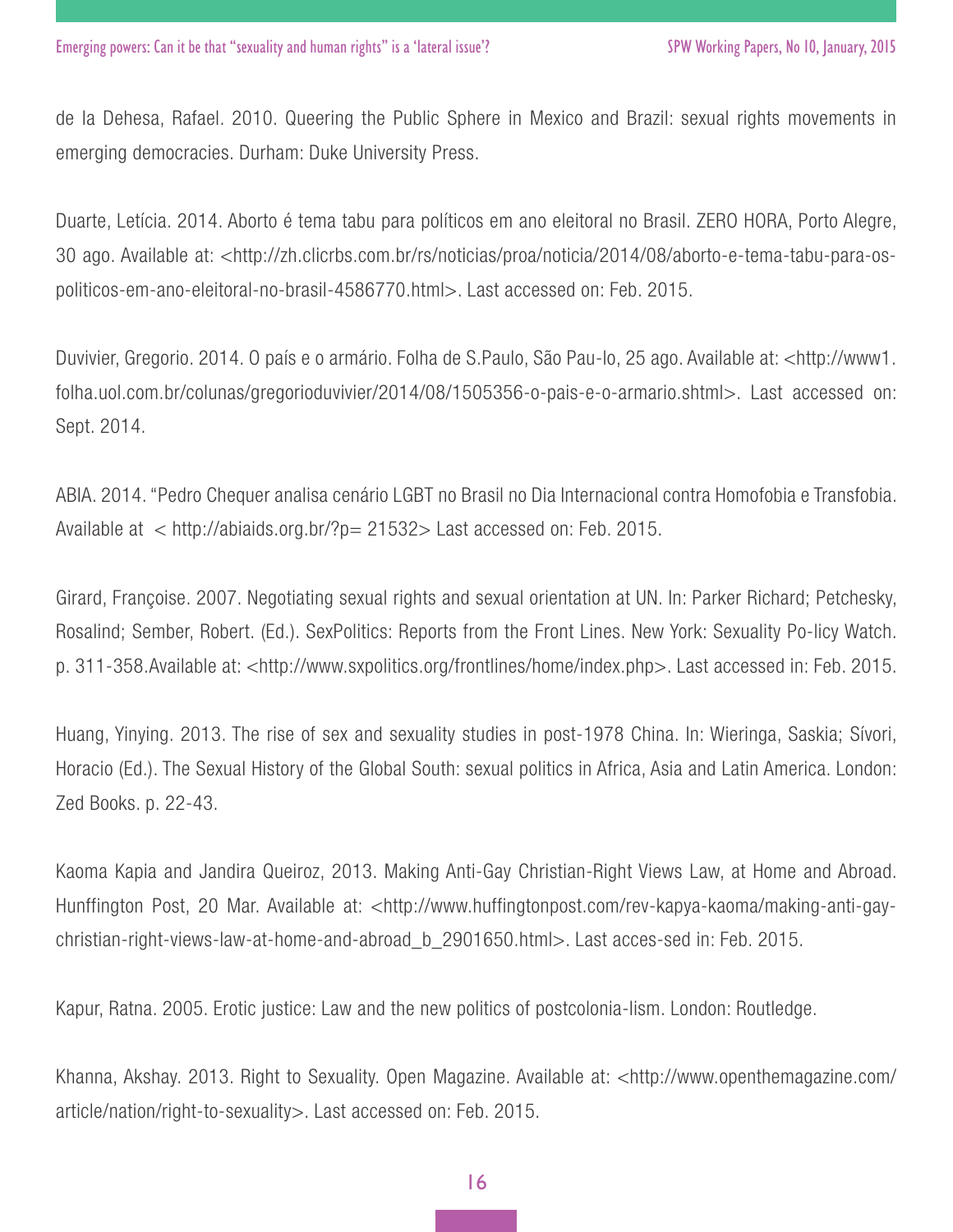Kirby Michael 2011. The sodomy offence: England's least lovely criminal law export? Journal of Commonwealth Criminal Law, United Kingdom, Asso-ciation of Commonwealth Criminal Lawyers. Available at: <http://www. awid.org/Library/The-Sodomy-Offence-England-s-Least-Lovely-Criminal-Law-Export.>. Last accessed in: Feb. 2015.

Konijn, Peter 2013. Reflective note on Emerging Powers, Sexuality and Human Rights. Prepared for the SPW Rio conversation, July 10th to 12th. Mimeo format.

Ramassubban, Radhika. 2007. India: culture, politics, and discourses on sexuality; a history of resistance to the anti-sodomy law in India. In: Parker Richard; Petchesky, Rosalind; Sember, Robert. (Ed.). SexPolitics: Reports from the Front Lines. New York: Sexuality Policy Watch. p. 91-125. Available at: <www.sxpolitics.org/frontlines/ home/index.php>. Last accessed in: Feb. 2015.

Ratele, Kopano. 2006. Ruling masculinity and sexuality. Feminist Africa: Subaltern Sexualities, n. 6.

RESURJ Public Statement on UN CPD 47. 2014. RESURJ, 19 Apr. Available at: <http://www.resurj.org/resurjpublis-statement-un-cpd-47/>. Last accessed in: Sept. 2014.

Saiz, Ignacio. 2004. Bracketing sexuality: human rights and sexual orienta-tion – a decade of development and denial at the United Nations. Health and Human Rights, v. 7, n. 2, p. 48-80.

Sanders, Douglas E. 2009. 377 and the unnatural afterlife of British colonialism in Asia. Asian Journal of Comparative Law, v. 4, n. 1, article 7. Last accessed in: Sept. 2014.

Sen, Gita; Corrêa, Sonia. 1999. Cairo+5: Moving Forward in the Eye of the Storm. Social Watch Report, Montevideo. Available at: <http://old.socialwatch.org/en/ informesTematicos/36.html>. Last accessed in: Feb. 2015.

Vianna, Adriana and Carrara, Sérgio. 2007. Brazil: sexual politics in Brazil; a case study. In: Parker Richard; Petchesky, Rosalind; Sember, Robert. (Ed.). SexPolitics: Reports from the Front Lines. Rio de Janeiro: Sexuality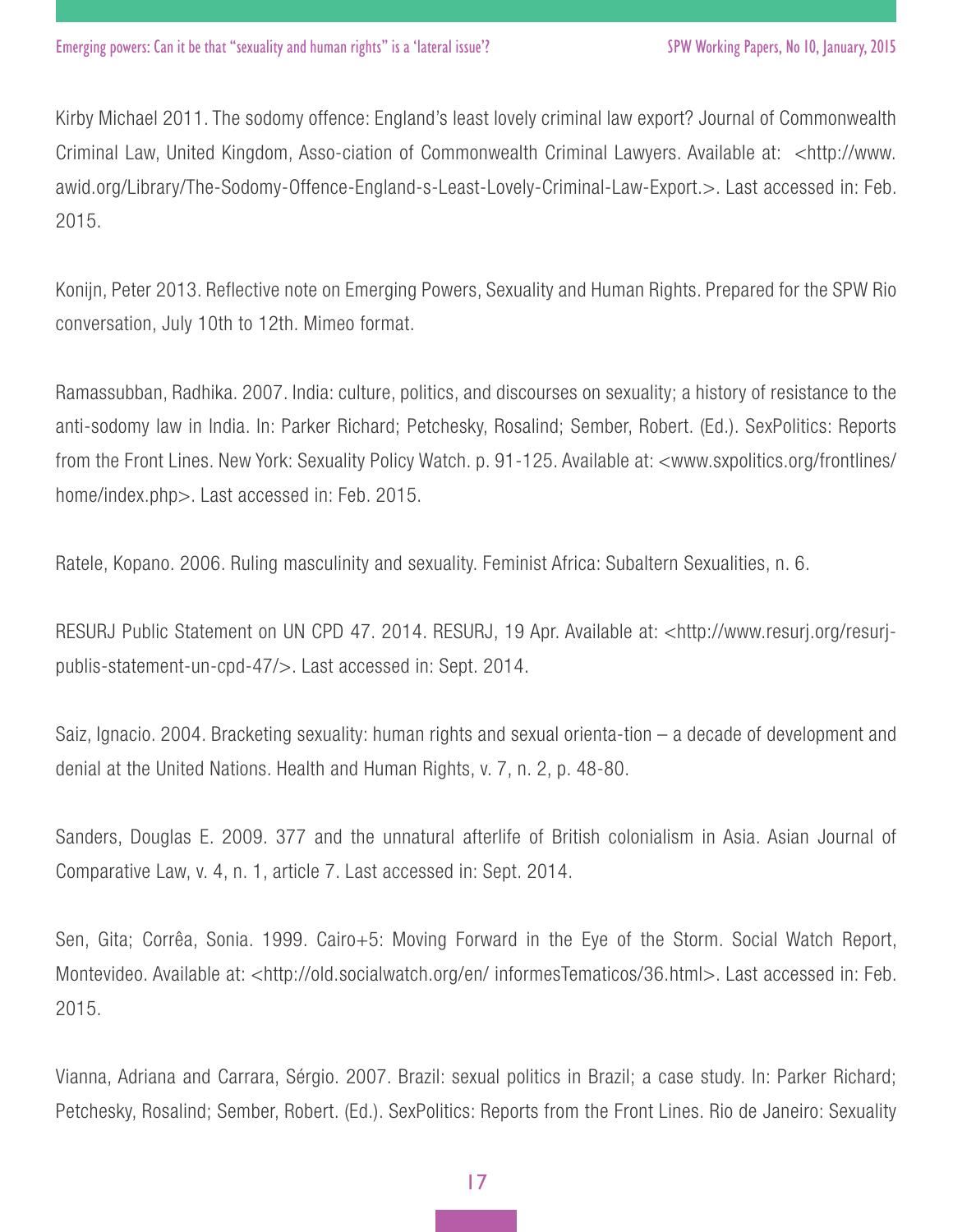Policy Watch. p. 27-51. Available at: <www.sxpolitics.org/frontlines/home/index.php>. Last accessed in: Feb. 2015.

Vital, Christina; Leite Lopes, Paulo Victor. 2013. Religião e política: uma análise da atuação de parlamentares evangélicos sobre direitos das mu-lheres e de LGBTs no Brasil. Rio de Janeiro: Fundação Heinrich Böll, Instituto de Estudos da Religião (Iser). 232 p. Available at: <http://www.iser.org.br/website/wp-content/uploads/2013/11/ livroreligiaoepolitica.pdf>. Last accessed in: Feb. 2015.

### **Notes**

1. This project, named *Rising powers, sexuality, politics and human rights*, is supported by Hivos. For developing it, SPW has invited partner institutions, such as Amnesty International (Brazil), Conectas Human Rights (Brazil), Ibase (Brazil), Institute of Development Studies (United Kingdom), Knowing Emerging Powers (The Netherlands), as well as individual activists and researchers. The following participants have attended the first meeting: Alana Kolundj (Sexuality Policy Watch); Cai Yiping (dawn Executive Committee, China); Dawn Cavanagh (Coalition of African Lesbians and Sexual Rights Initiative, South Africa); Laura Waisbich (Conectas Human Rights, Brazil); Nitya Vasudevan (Centre for the Study of Culture and Society, India); Mariana Britto (Ibase, Brazil); Mirijam Munsch (Hivos, The Netherlands); Paul Amar (Global Studies Program, University of California, Santa Barbara, US); Peter Konijn (Knowing Emerging Powers, The Netherlands); Rafael de la Dehesa (City University of NY, SPW collaborator); and Sonia Corrêa (Sexuality Policy Watch/ ABIA, Brazil).

2. In his own words: "[the] term the human-security state emerged as a node of four intersecting logics of securitisation: moralistic (rooted in culture and values based on evangelical Christian and Islamic piety discourses); juridical-personal (focused on rights, privatised property, and minority identity); workers (orbiting around new or revived notions of collective and social security and postconsumer notions of participation and citizenship); and paramilitary (a masculinist, police-centred, territorially possessive logic of enforcement)[…] They all explicitly aimed to protect, rescue, and se-cure certain idealised forms of humanity identified with a particular family of sexuality, morality, and class subjects, and grounded in certain militarised territories" (Amar, 2013, p. 6).

3. See the detailed report on Southern Weekend, Feb. 2015, <http://www.infzm.com/content/92494>.

4. The high rates of sex selective abortions that eliminate female foetuses is a highly palpable phe-nomenon in India, China, Korea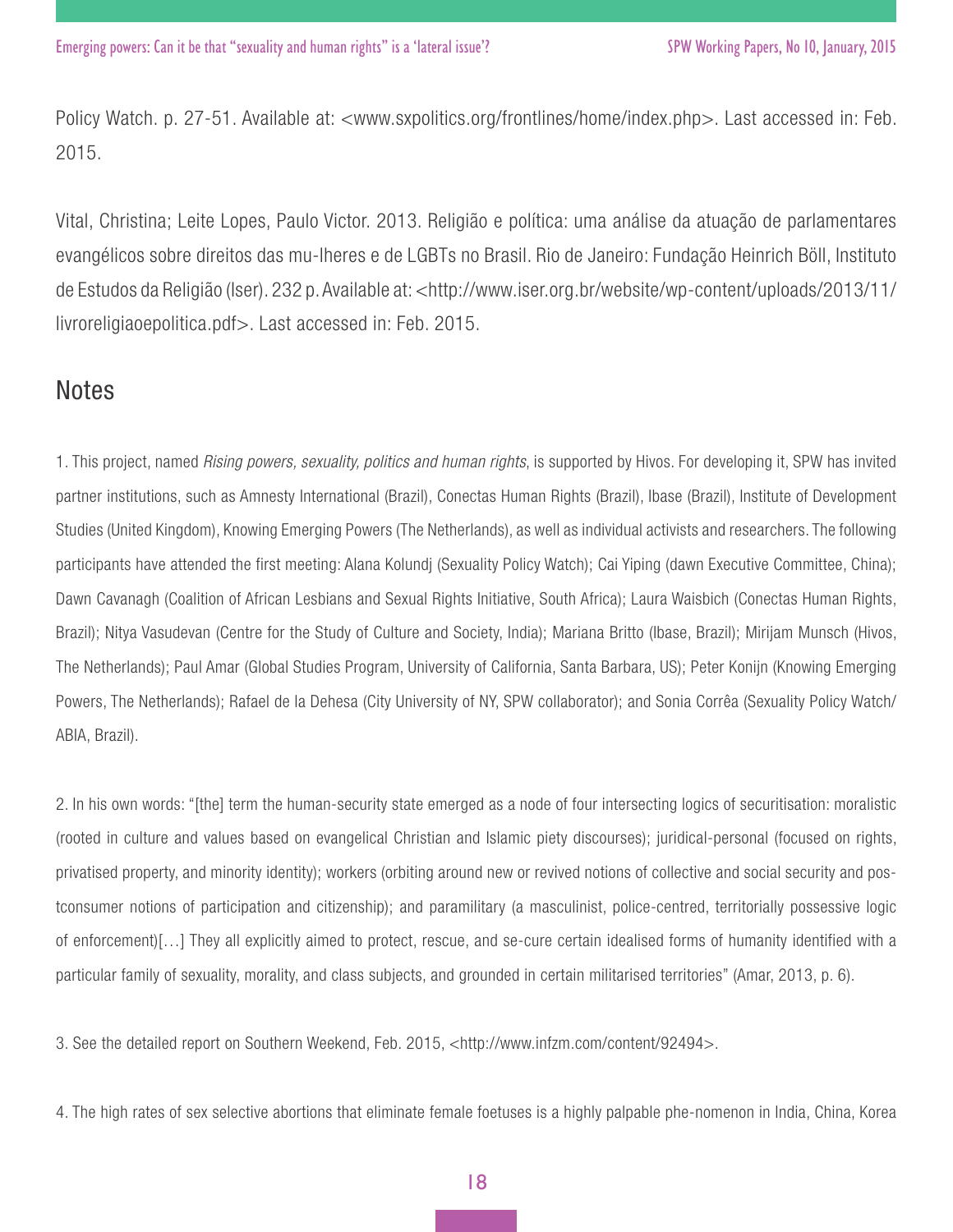#### SPW Working Papers, No 10, January, 2015

and, to a less extent, Vietnam. It results from the perverse intersec-tion between modernisation as manifested in novel medical technologies, in this particular case intra womb ultra sound, and the deep-rooted culture of son preference. The practice results among others in unbalanced sex ratios in the overall population.

5. The huge reaction triggered by the 'wrong findings' of a research conducted by the federal institute of research Ipea on perceptions about sexual violence, which said that 65 percent of people inter-viewed considered that a woman could be raped depending on what she was dressing, also indicate that sexual matters can not be easily circumvented in Brazilian politics and human rights debates. The figure was wrong as the report inverted the findings (in fact 25 percent of people have that perception and this is still very high). But the first post of Facebook campaign launched to countervail this perception got 11 million hits in 24 hours.

6. With the proclamation of the Republic in 1889 the Brazilian State sharply severed the intimate relation with the Church that had prevailed during the Empire. Since then Brazil has been one of the few Latin American countries that did not sign a formal diplomatic agreement with the Holy See to establish the parameters grounding the relations between the two entities. In 2009 this long established tradition of *laicité* was left behind when such an agreement was signed that was not subject to the necessary broad based process of democratic deliberation (CUNHA, 2009).

7. The persons who have been heard requested not to be identified. Then in the panel where this assessment was presented Julie Rivero from Human Rights Watch did present a mapping of the overall Human Rights Council dynamics in which Emerging Powers featured prominently. Some elements of her cartography were also incorporated in this version of the note.

8. The statement in relation to this matter made public by Global South organisations, right before the 2013 June session of the Human Rights Council, reads as follows: "We are concerned that esta-blishing a special mechanism on SOGI [sexual orientation and gender identity] at this point, whether a Special Rapporteur, Independent Expert or Working Group, may render the mechanism ineffective: it is likely to be dismissed and ignored by some States and actively resisted and immobilised by others with serious consequences for the possibilities of change at a national level and increasing focus on name, blame and shame processes; this will in effect reinforce the opposition to the protection of the human rights of LGBTI individuals and set back existing gains as a major international tussle ensues within the Council and elsewhere. We believe that such an intervention will for some time to come strengthen the divides amongst States on this issue and will narrow the range of effective measures to address the violations; it will reduce the possibilities of real change at a local, country/national level" (Coalition of Human Rights Defenders, 2013).